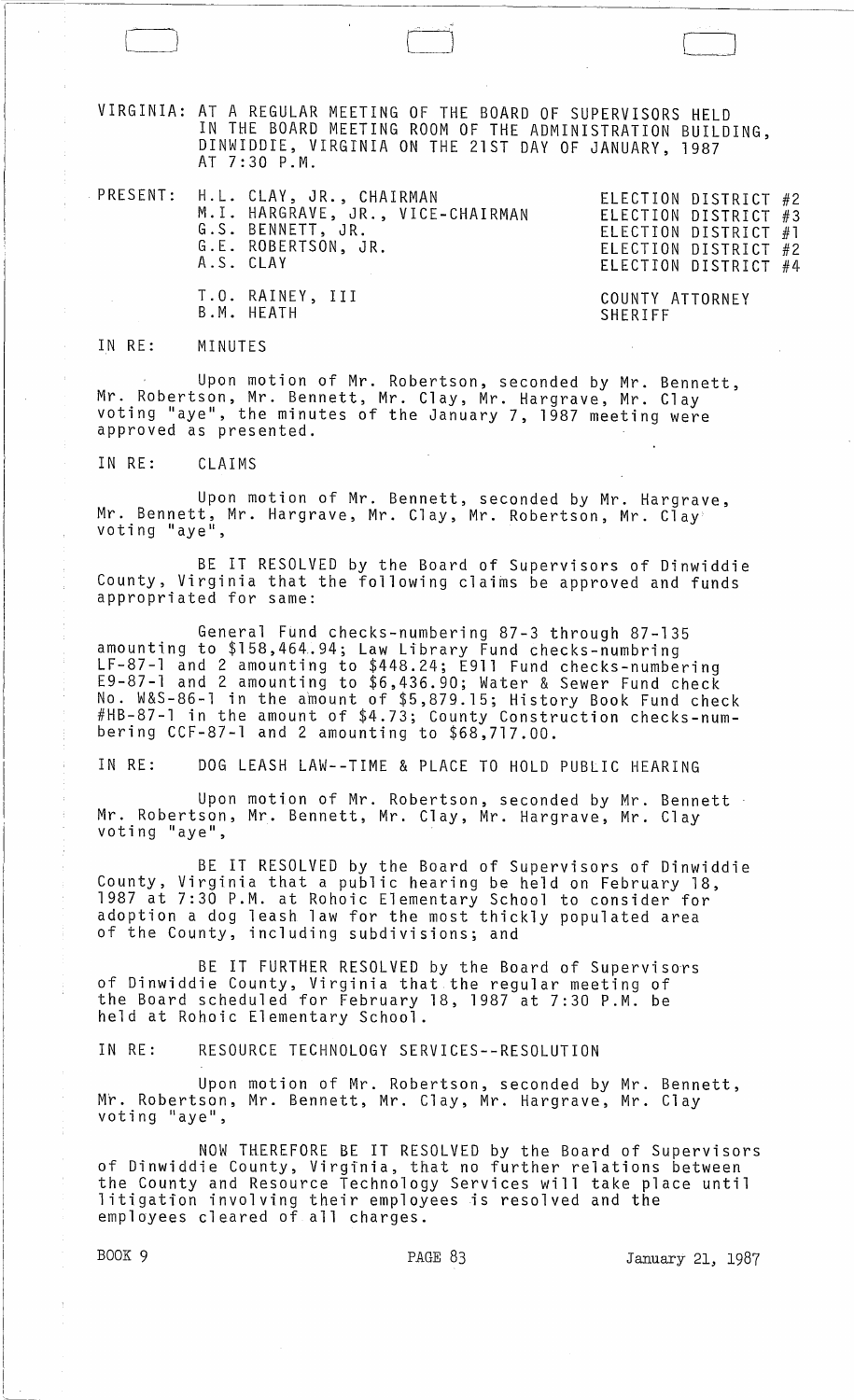IN RE: BLUE RIBBON COMMISSION--POSITION OF COUNTY ADMINISTATOR

Mr. Robertson moved that the Board of Supervisors establish a "Blue Ribbon" commission consisting of two (2) members of the Board of Supervisors, one (1) citizen from each district and the Commonwealth Attorney. This Commission shall conclude it's work and report it's findings and recommendations in open session of the Board of Supervisors within six (6} months of its's appointment. Said Commission shall be charged with the following tasks on the behalf of the citizens of Dinwiddie County:

1. Develop for consideration and action by the Board of Supervisors:

> a. A revised position discription and position qualifications, and b. A standard of performance review, and c. A formal contract outlining the term, conditions and duration of contract for the position of County Administrator for Dinwiddie County.

2. Take all appropriate steps necessary to attract a number of qualified candidates for consideration by the Board of Supervisors for position of County Administrator.

3. Sit is an advisory capacity as the candidate selection committee for the Board of Supervisors in the selection process of choosing a county administrator whose term shall begin October 1, 1987 and not exceed one (1) year in duration for this the first "contracted" county administrator.

There was no second. Mr. Robertson voted "aye". Mr. Hargrave, Mr. Clay, Mr. Clay voted "nay". Mr. Bennett abstained. The motion was disapproved.

IN RE: SCHOOL BOARD--ACCEPTANCE OF BIDS FOR BASEBALL FIELD AND ENERGY CONSERVATION PROJECTS

Dr. Richard L. Vaughn, Superintendent of Schools, presented the following bids accepted by the School Board pending availability of funds. He asked authorization from the Board of Supervisors to award these contracts:

> 1. New Baseball Field - a. Lighting - \$40,826 b. Fencing - \$12,500 c. Septic System - \$9,585

2. Energy Conservation Project - a. Insulation - \$29,291 b. Storm Windows - \$37,307

Mr. A. Clay asked if the bids were close to the original estimates. Dr. Vaughn stated it depends on the press box. The cost is fairly close to \$100,000. He added the funding was proposed to come from the sale of bonds which is scheduled for this Spring.

Mr. A. Clay asked what percentage the federal government will participate in the energy conservation projects. Dr. Vaughn stated approximately 65%.

Mr. Hargrave asked about the list of additional projects the School Board was going to draft to be funded under the bond issue. Dr. Vaughn stated the list had not been approved by the School Board yet. Mr. Hargrave mentioned the reduction in the fund balance of the County outlined by the auditor. He felt the Board was obligated on the ball field but he didn't think it was wise to proceed on the others. He asked what the payback was on the storm windows and insulation. Dr. Vaughn said less was on the storm windows and insuration: "Sit reagnines in the<br>than 3½ years. He also stated there was \$24,000 left in the Sunnyside School bond issue.

The County Administrator stated there was \$24,000 unobligated in the previous bond issue and \$60,000 that can be used if reimbursed in 60-90 days. He stated there are sufficient

 $\begin{array}{l} \mathcal{L}_{\text{max}}(\mathcal{L}_{\text{max}}) \\ \mathcal{L}_{\text{max}}(\mathcal{L}_{\text{max}}) \end{array}$ 

أأنوا والمستعملين

.<br>Salah kacamatan

 $\begin{aligned} \begin{array}{c} \mathbb{R}^2 \times \mathbb{R}^2 \times \mathbb{R}^2 \\ \mathbb{R}^2 \times \mathbb{R}^2 \times \mathbb{R}^2 \end{array} \end{aligned}$ 

 $\theta_{\rm{max}} = 100$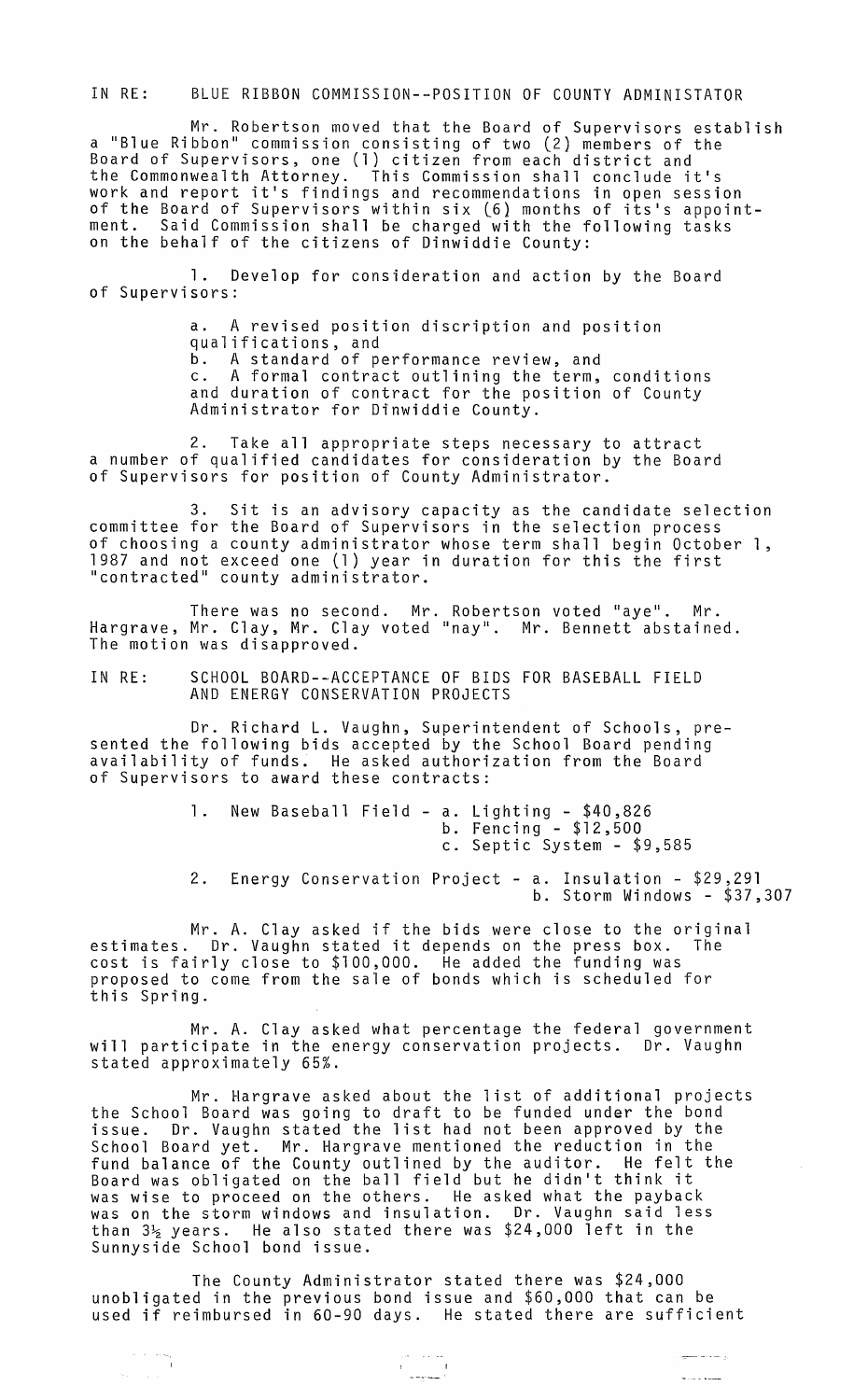funds to cover the five items requested pending reimbursement.

Upon motion of Mr. Hargrave, seconded by Mr. Robertson, Mr. Hargrave, Mr. Robertson, Mr. Clay, Mr. Bennett, Mr. Clay voting "aye", the School Board was authorized to award the contracts as requested for the new baseball field and energy conservation projects, totalling \$129,509.

IN RE: PUBLIC HEARING--C-86-5--CONDITIONAL USE PERMIT--<br>GEORGE WILLIAMS

This being the time and place as advertised in the Progress-Index on Wednesday, January 7, 1987 and Wednesday, January 14, 1987, for the Board of Supervisors to conduct a public hearing to consider for approval a conditional use permit for George Williams to expand his present campground at Whippernock Marina and to amend Section 22-84, permitted uses, in Agricultural Conservative District A-3, by adding campgrounds, with a conditional use permit.

Mr. Dennis Martin, Zoning Administrator, presented the application and reviewed the action taken by the Planning Commission which was approval with conditions at their December 10, 1986 meeting. Mrs. & Mrs. Williams were present. No one spoke in support or opposition.

Mr. Hargrave stated the Marina was neat and well managed and was an asset to the County. Mr. H. Clay stated the marina was always a nice place to visit.

Upon motion of Mr. Robertson, seconded by Mr. A. Clay, Mr. Robertson, Mr. Clay, Mr. Hargrave, Mr. Bennett, Mr. Clay voting lIaye", conditional use permit C-86-5 was approved for Mr. George Williams with the following conditions:

1. a maximum of 30 sites be permitted;

- 2. ingress/egress will be from axisting entrance on Rt. 623
- 3. due care be exercised to prevent erosion to Lake Chesdin.

IN RE: ADDITION OF CAMPGROUNDS TO AGRICULTURAL, CONSERVATIVE DISTRICT A-3

Upon motion of Mr. Robertson, seconded by Mr. A. Clay, Mr. Robertson, Mr. Clay, Mr. Hargrave, Mr. Bennett, Mr. Clay voting "aye",

BE IT ORDAINED by the Board of Supervisors, Dinwiddie County, Virginia, that the Dinwiddie County Code be amended by adding the following to Section 22-84, Permitted Uses, Agricultural, Conservative, District A-3.

(18) campgrounds, with a conditional use permit.

In all other respects, said ordinance is hereby reordained.  $\ddot{\phantom{a}}$ 

IN RE: PUBLIC HEARING--A-86-9--FARM USE MOBILE HOMES

This being the time and place as advertised in the Progress-Index on Wednesday, January 7, and Wednesday, January ]4, 1987 for the Board of Supervisors to conduct a public hearing to consider for adoption an ordinance to amend Chapter 22 of the Dinwiddie County Code to add Section 22-71(50) and Section 22-78 (5) to reflect the issuance of permits and special conditions for travel/mobile homes on farm operations in Dinwiddie County.

ă

 $\Box$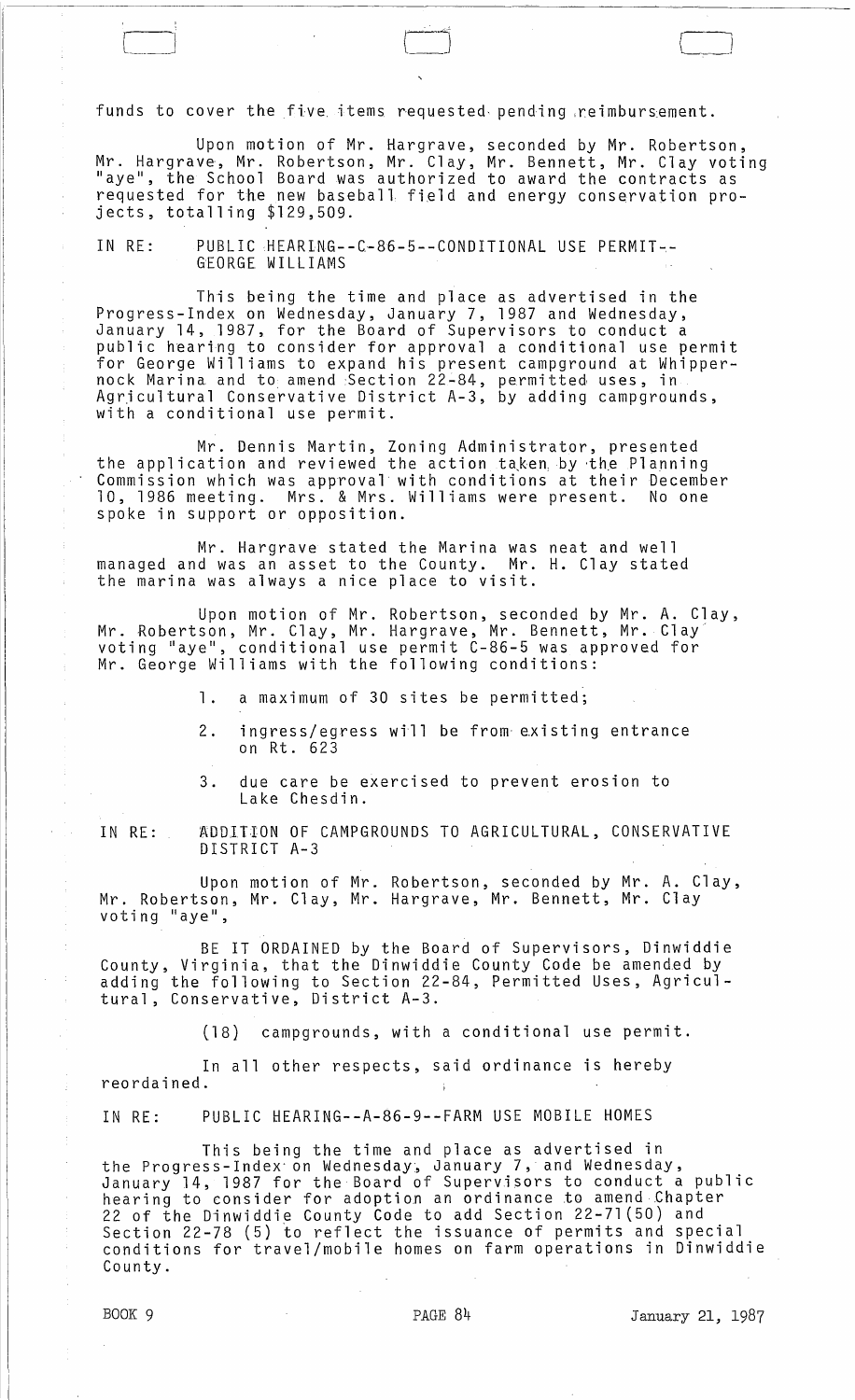Mr. Dennis Martin, Zoning Administrator, presented the amendment and reviewed the action taken by the Planning Commission which was approval at their December 10, 1986 meeting.

No one spoke in support or opposition.

Mr. A. Clay stated he had requested the ordinance be drafted because he had been approached by several farmers who needed housing for migrant labor. He stated he had thought it would be temporary. He also felt four trailers could be cut two. 2 .

Mr. Bennett stated he had felt the same way but farmers can buy tobacco acreage now and build up their allotments. Mr. Hargrave pointed out that the trailer occupants must work on the farm and that will control the number.

Upon motion of Mr. A. Clay, seconded by Mr. Hargrave, Mr. Clay, Mr. Hargrave, Mr. Bennett, Mr. Robertson, Mr. Clay voting<br>"aye",

BE IT ORDAINED by the Board of Supervisors of Dinwiddie County, Virginia, that the Dinwiddie County Code, as adopted March 1986, and as heretofore amended, be further amended as follows:

Section 22-71. Permitted Uses

(50) mobile home on farm operation "with conditional use permit" and special conditions contained herein.

Section 22-78. Special Conditions for Travel/Mobile Homes

(5) farm operation mobile homes not to exceed four mobile homes per farm according to the following table:

| Number of Mobile Homes<br>permitted | operation | Minimum acreage in farm |  |
|-------------------------------------|-----------|-------------------------|--|
|                                     |           | 25                      |  |
| 2                                   |           | 200                     |  |
| 3                                   |           | 300                     |  |
| 4                                   |           | 400                     |  |

The location, placement and use of such mobile homes shall be subject to the following conditions:

- (a) Head of household. The head of the household who occupies each such mobile home shall be gainfully employed full time on the farm operation;
- (b) General regulations. Each mobile home shall be considered a conventional dwelling within the terms of this chapter, and the general regulations of the district in which each mobile home is located shall be applied to each such mobile home;
- $(c)$ Reclassification. In the event the land upon which each such mobile home is located shall be reclassified to a residential, business or industrial district, the affected mobile home shall be removed from the land so reclassified within ninety (90) days following the effective date of the reclassification;
- ( d ) Health. Each mobile home shall be connected to an approved septic tank and drainfield system and to a satisfactory water supply.

In all other respects, said ordinance is hereby reordained.

IN RE: PICTURE LAKE CAMPGROUND--DISCUSSION OF RESIDENCY

 $\frac{1}{\sqrt{2}}$ 

 $\overline{\phantom{a}}$ 

Mr. C.W. Harrison stated he had not requested to be placed on the agenda and was not prepared to discuss the

 $\mathbf{f}^{\text{max}}_{\text{max}}$ 

 $\label{eq:reduced} \begin{split} \text{Lip} & \text{Lip} & \text{Lip} & \text{Lip} & \text{Lip} & \text{Lip} & \text{Lip} & \text{Lip} & \text{Lip} & \text{Lip} & \text{Lip} & \text{Lip} & \text{Lip} & \text{Lip} & \text{Lip} & \text{Lip} & \text{Lip} & \text{Lip} & \text{Lip} & \text{Lip} & \text{Lip} & \text{Lip} & \text{Lip} & \text{Lip} & \text{Lip} & \text{Lip} & \text{Lip} & \text{Lip} & \text{Lip} & \text{L$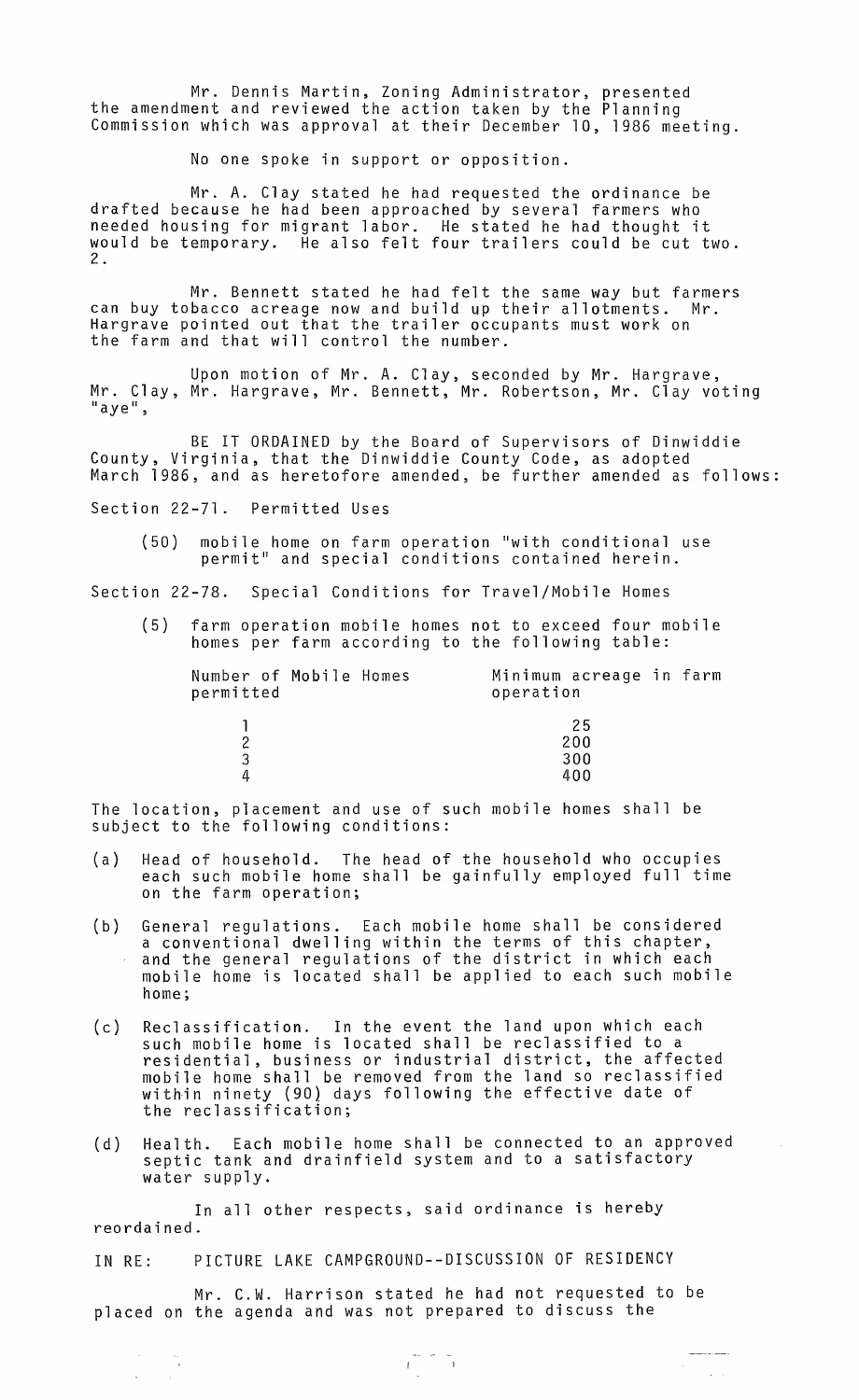matter tonight. The County Administrator stated Mr. Harrison was in his office a week ago Monday and stated he wished to discuss the matter with the Board so he had placed it on the agenda. No further discussion was held No further discussion was held.

IN RE: DISCUSSION OF DANCE HALL ORDINANCE

The County Administrator stated he had discussed the dance hall ordinance with the County Attorney and they needed<br>to get from the Board an understanding of which dance halls they to get from the Board an understanding of which dance halls they<br>wished to regulate. Some operate on weekends, others on certain days of the week. He pointed out that Agricultural District A-2 does not allow dance halls. In Business B-2, a public hearing must be held. He asked if the Board wished to continue with the public hearing requirement or just issue the dance hall permit as adopted in the dance hall ordinance.

Mr. Robertson asked why there was a need for getting into zoning. He thought the Board's intent was to only limit the hours of operation. If the zoning were changed, he felt it should first go back to the Planning Commission.

Mr. Hargrave stated they adopted the ordinance to provide a tool for the Sheriff. If dance halls are only allowed in Busines B-2, but most of the dance halls exist in Agricultural A-2, we have a situation that is not in compliance with the zoning ordinance. He felt they should consider whether dance halls should be allowed in A-2 which would go back to the Planning Commission for their recommendation.

Mr. Bennett stated he understood where a use already existed, they are grandfathered in. He asked why did they need to get into zoning. If they were going to look at dance halls, they should look into other things not in compliance.

Mr. Robertson stated he would not want to close the dance halls which are already operating. Mr. Hargrave stated he didn't think the Planning Commission would recommend closing<br>them, only decide whether new ones would be allowed in an A-2 area.

Upon motion of Mr. Robertson, seconded by Mr. Hargrave,<br>Mr. Robertson, Mr. Hargrave, Mr. Clay, Mr. Bennett, Mr. Clay voting "aye", the consideration of dance halls in the zoning ordinance was referred to the Planning Commission for their recommendation.

IN RE: APPOINTMENTS-POSTPONEMENT

The appointments to the Airport Authority and the Dinwiddie Industrial Development Authority were postponed.

MR. ROBERTSON STATED AS A MEMBER OF THE MOOSE LODGE, HE WOULD NOT PARTICIPATE IN THE DISCUSSION OF NOR ACTION ON THE FOLLOWING BINGO & RAFFLE PERMITS.

IN RE: BINGO & RAFFLE PERMIT--DINWIDDIE MOOSE LODGE #1993

Upon motton of Mr. A. Clay, seconded by Mr. Hargrave, Mr. Clay, Mr. Hargrave, Mr. Bennett, Mr. Clay voting "aye", the following resolution was adopted:

WHEREAS, Dinwiddie Moose Lodge #1993 has made application to the Board of Supervisors for a Bingo & Raffle permit; and

WHEREAS, the Lodge meets the requirements of the Code of Virginia and has paid the \$10.00 application fee;

NOW THEREFORE BE IT RESOLVED by the Board of Supervisors of Dinwiddie County, Virginia that the Dinwiddie Moose Lodge #1993 be granted a Bingo & Raffle permit for the calendar year 1987.

. $\lfloor$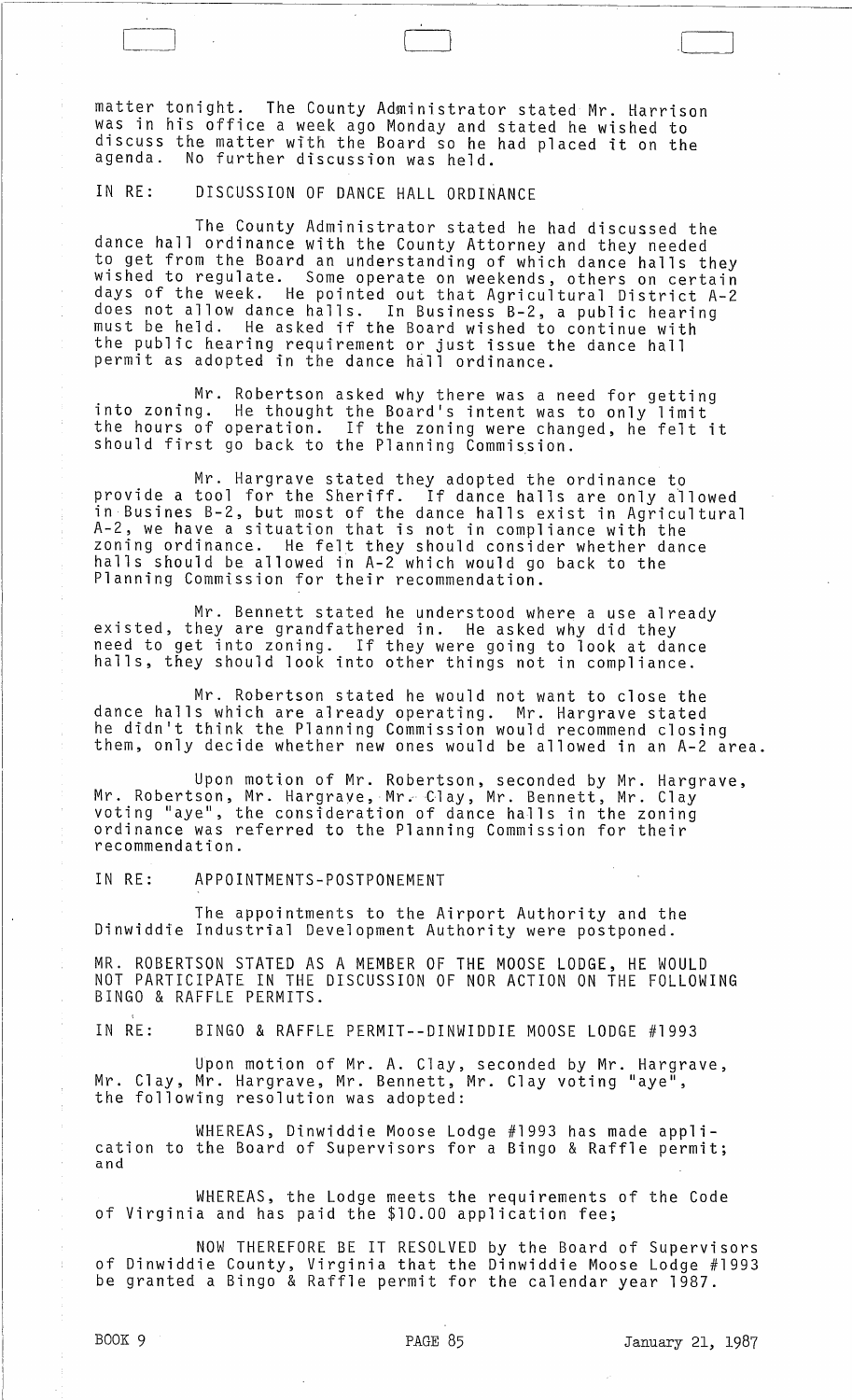IN RE: BINGO & RAFFLE PERMIT--WOMEN OF THE MOOSE

Upon motion of Mr. A. Clay, seconded by Mr. Hargrave, Mr. Clay, Mr. Hargrave, Mr. Bennett, Mr. Clay voting "aye", the following resolution was adopted:

WHEREAS, the Women of the Moose has made application to the Board of Supervisors for a Bingo & Raffle permit; and

WHEREAS, the Women of the Moose meets the requirements of the Code of Virginia and has paid the \$10.00 application fee;

NOW THEREFORE BE IT RESOLVED by the Board of Supervisors of Dinwiddie County, Virginia that the Women of the Moose be granted a Bingo & Raffle permit for the calendar year 1987.

IN RE: APPOINTMENT OF RECREATION COMMITTEE

Upon motion of Mr. Robertson, seconded by Mr. Hargrave, Mr. Robertson, Mr. Hargrave, Mr. Clay, Mr. Bennett, Mr. Clay<br>voting "aye",

BE IT RESOLVED by the Board of Supervisors of Dinwiddie County, Virginia that this resolution establishes a Dinwiddie Recreation Study Committee, a volunteer group, who will study the present use of County Recreation Funds and present the suggested ways that the funds could be more effectively spent to the Board of Supervisors; and

BE IT FURTHER RESOLVED by the Board of Supervisors of Dinwiddie County, Virginia that the Dinwiddie Recreation Committee will consist of eleven members, six names in this resolution and one named by each member of the Board and not subject to a confirmation by the Board; and

BE IT FURTHER RESOLVED by the Board of Supervisors of Dinwiddie County, Virginia, that this Committee shall elect a Chairman, shall meet as often as they wish and shall render a report on their findings to the Board no later than March 15, 1987; and

BE IT FURTHER RESOLVED that this Committee will end on June 1, 1987 unless extended by another resolution passed by the Board;

## MEMBERS

Thomas Hooker; Donald Haraway; Wendy Quesenberry; Laxton Wilson; Charles Hawkins; Floyd Wiggins.

Remaining Members: One appointed by each Board member.

IN RE: COMMISSIONER OF THE REVENUE--RETIREMENT

Mr. W.E. Bolte announced that he would not seek re-election in November and would retire December 31, 1987.

IN RE: RAYMOND MCCANTS--COUNTY GOVERNMENT BROCHURE

Mr. Raymond McCants presented a copy of a brochure on County officials produced by the Democratic Committee. He asked if another one could be prepared. Mr. McCants was advised to talk with the Chairman of the Democratic Committee, Mr. T.O. Rainey.

IN RE: JOHN ROYAL--HAZARDOUS WASTE FACILITY

Mr. John Royal asked if the Board was negotiating with any new hazardous waste firms. The Board told him they were not aware of any new ones.

## IN RE: INFORMATION

The following information was included in the Board material for this meeting:

 $\label{eq:2.1} \begin{array}{ccccc} \alpha & & & \omega & \\ & & & \omega & \\ & & & & \tau \end{array}$ 

 $\sim$   $-$ 

 $\mathcal{L}$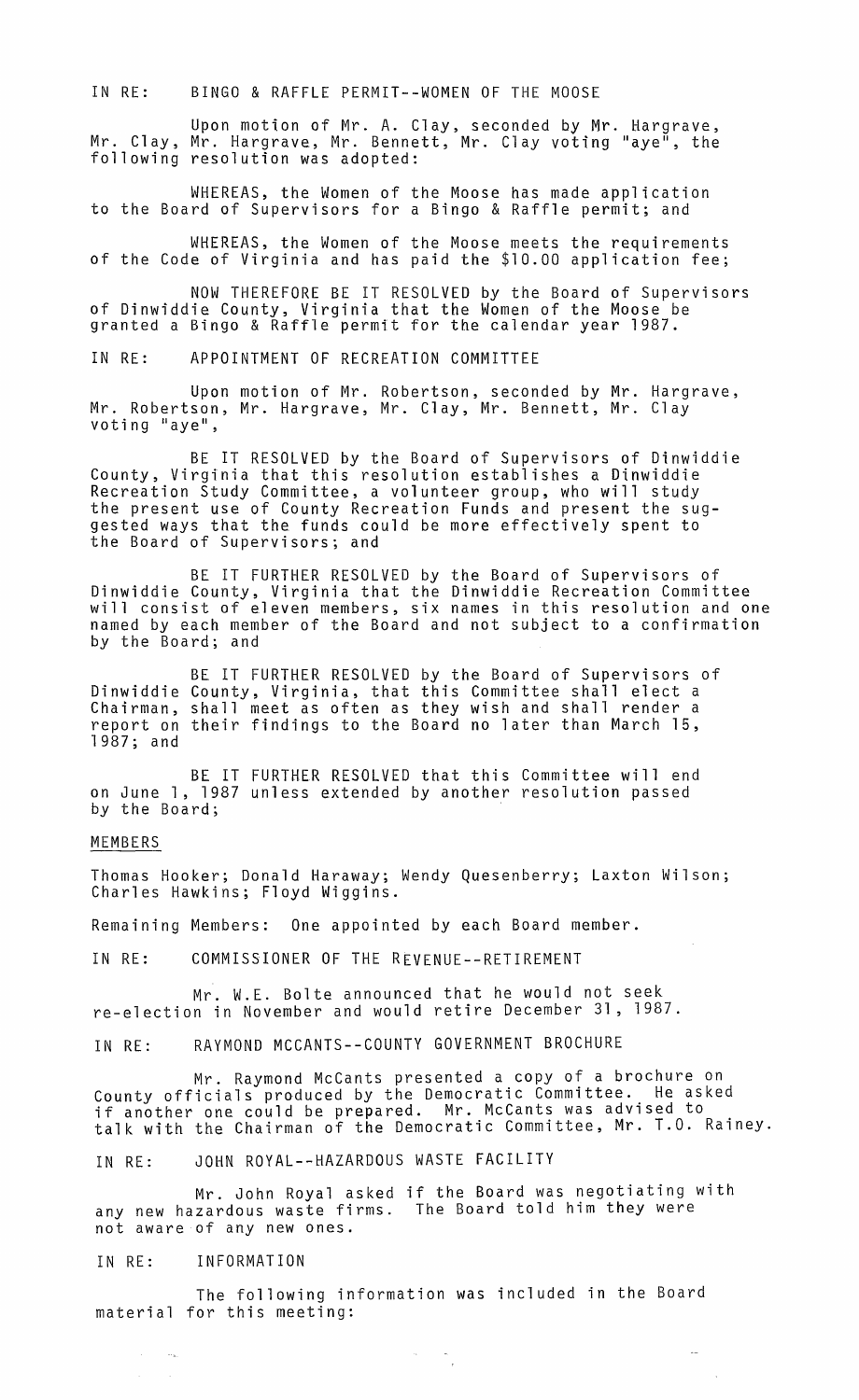1. a letter from R.O. Mayes in opposition to a hazardous waste warehouse.

Ci ( \_\_

2. Letter from Commonwealth Attorney concerning conflict of interest for a School Board member to vote on School Board budget.

## IN RE: EXECUTIVE SESSION

Upon motion of Mr. Hargrave, seconded by Mr. A. Clay, Mr. Hargrave, Mr. Clay, Mr. Bennett, Mr. Robertson, Mr. Clay<br>voting "aye", pursuant to Sec. 2.1-344 (1) and (6) of the Virginia Freedom of Information Act, the Board moved into Executive Session at 8:56 P.M. to discuss legal and personnel matters. The meeting reconvened into Open Session at 10:39 P.M.

## IN RE: ADJOURNMENT

Upon motion of Mr. Hargrave, seconded by Mr. A. Clay, Mr. Hargrave, Mr. Clay, Mr. Bennett, Mr. Robertson, Mr. Clay voting "aye", the meeting adjourned at  $10:40$  P.M.

X. Clay N

ATTEST: WARRAN